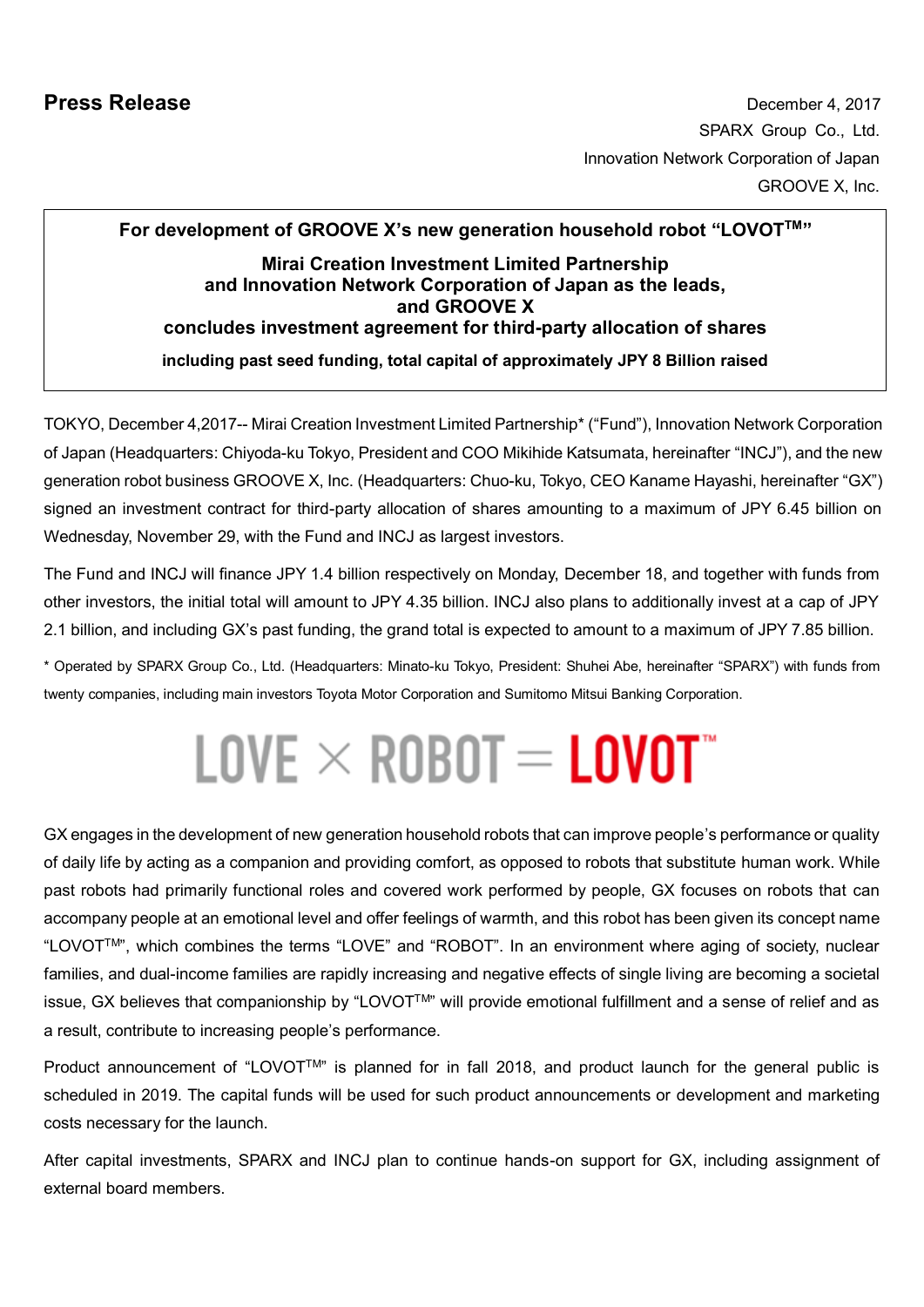# **Referential Information**

# ■**Overview and funding of main investors for GX's third-party allocation of shares**

[Seed Round] (January and September 2016)

Total Fund Amount: JPY 1.4 billion

- Main Investors
- Mirai Creation Investment Limited Partnership (Operated by: SPARX Group Co., Ltd., [https://www.sparx.jp\)](https://www.sparx.jp）)
- AmTRAN Technology Co., Ltd. [\(http://www.amtran.com.tw\)](http://www.amtran.com.tw/?lang=en)
- OSG Corporation [\(https://www.osg.co.jp\)](https://www.osg.co.jp/)
- Dai-ichi Seiko Co., Ltd. [\(http://www.daiichi-seiko.co.jp\)](http://www.daiichi-seiko.co.jp/)
- Global Catalyst Partners Japan (GCPJ, [https://gcp-j.com\)](https://gcp-j.com/) and others

# [Series A Round] (December 2017)

Total Fund Amount: JPY 4.35 billion

- Mirai Creation Investment Limited Partnership (Operated by: SPARX Group Co., Ltd., [https://www.sparx.jp\):](https://www.sparx.jp）) JPY 1.4 billion
- Innovation Network of Japan [\(https://www.incj.co.jp\):](https://www.incj.co.jp/index.html）：14) JPY 1.4 billion
- Other investors
- Shenzhen Capital Group Co., Ltd. (SCGC, [http://www.szvc.com\)](http://www.szvc.com/)
- LINE Ventures Co., Ltd.[\(https://linecorp.com\)](https://linecorp.com/)
- Dai-ichi Seiko Co., Ltd. [\(http://www.daiichi-seiko.co.jp\)](http://www.daiichi-seiko.co.jp/)
- Global Catalyst Partners Japan (GCPJ, [https://gcp-j.com\)](https://gcp-j.com/)
- AmTRAN Technology Co., Ltd. [\(http://www.amtran.com.tw\)](http://www.amtran.com.tw/?lang=en)
- OSG Corporation [\(https://www.osg.co.jp\)](https://www.osg.co.jp/)
- SMBC Venture Capital Co., Ltd. [\(http://www.smbc-vc.co.jp\)](http://www.smbc-vc.co.jp/) and others

[Series B Round]

 INCJ: If predetermined conditions are achieved, plans for additional investment going forward with a cap at JPY 2.1 billion

# ■**Executive Appointment**

Executive members below were appointed as of Wednesday, November 29, 2017.

- Director (full-time / internal): Kaname Hayashi (founder of GX)
- Director (part-time / external): Ryo Oshima (Director of Venture Growth Investment Group, INCJ)
- Director (part-time / external): Takaki Demichi (Executive Officer, Head of New Business Developing Investment Division, and Head of Investment for Next-generation Growth of SPARX Asset Management Co., Ltd.)
- Director (part-time / external): Nobuaki Kurumatani (Advisor and President of CVC Capital Partners (Japan))
- Auditing Officer (part-time / external): Takaharu Yasumoto (Statutory Auditor of FAST RETAILING CO., LTD., President of Yasumoto CPA Office, Statutory Auditor of UNIQLO CO., LTD., Statutory Auditor of LINK THEORY JAPAN CO., LTD., Statutory Auditor of ASKUL Corporation, Statutory Auditor of Fronteo, Inc.)
- Auditing Offer (full-time / external): Kojiro Maeda (President of Ruso Inc.)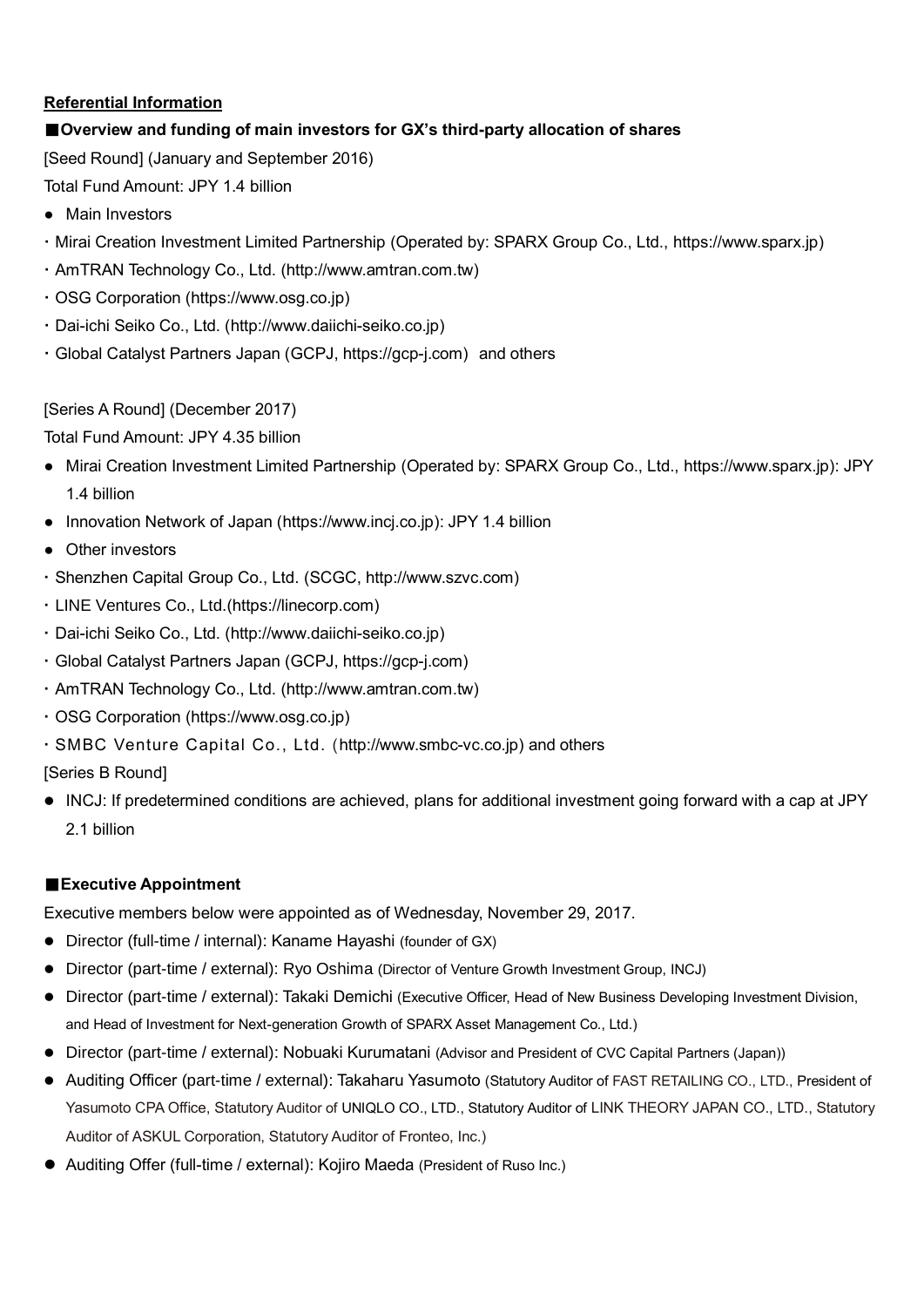#### ■**About Mirai Creation Investment Limited Partnership**

This Fund started in November 2015, with SPARX Group Co., Ltd. as its operator and with a total capital of JPY 13.5 billion financed by the company, Toyota Motor Corporation and Sumitomo Mitsui Banking Corporation. As of end of September, 2017, twenty companies, including the above three, are investing in the Fund. It places "intelligent technology", "robotics", and "technologies to realize hydrogenbased societies" as its core technologies and invests in companies and projects that own such innovative technologies. As of end of September, 2017, investments amount to JPY 36.7 billion.

#### ■**About INCJ**

INCJ was established in July 2009 as a public-private investment company that provides financial, technological and management support for next-generation businesses. INCJ specifically supports those projects that combine technologies and varied expertise across industries and materialize open innovation. INCJ has the capacity to invest up to JPY2 trillion (approx. US\$20 billion).

INCJ's management team is drawn from the private sector with diverse experience in investment, technologies and management. Through its Innovation Network Committee,INCJ assesses investment opportunities that contribute to industrial innovation in Japan in line with criteria set by the government.

■**About "LOVOTTM"**

# $LOVE \times ROBOT = LOVOT$

It isn't alive, but it is heart-warming. Robots make life convenient. LOVOT makes life better. Robots take orders from everyone. LOVOT shies away from others and turns only to you. Robots only do what is necessary. LOVOT gazes into your eyes and does even more. Robots can't listen to your troubles. LOVOT stands by you when you're in tears. LOVOT isn't alive but it unburdens you, makes you laugh, makes you happy It makes your heart feel warm inside. Our journey has only just begun. "I'm not a robot. I'm LOVOT. "

GROOVE X. EVOLUTION FOR HUMANITY.

**GN GROOVE X** 





\*The "LOVOTTM" teaser movie is currently available. https://www.youtube.com/watch?v=AiMcT4vfbiI